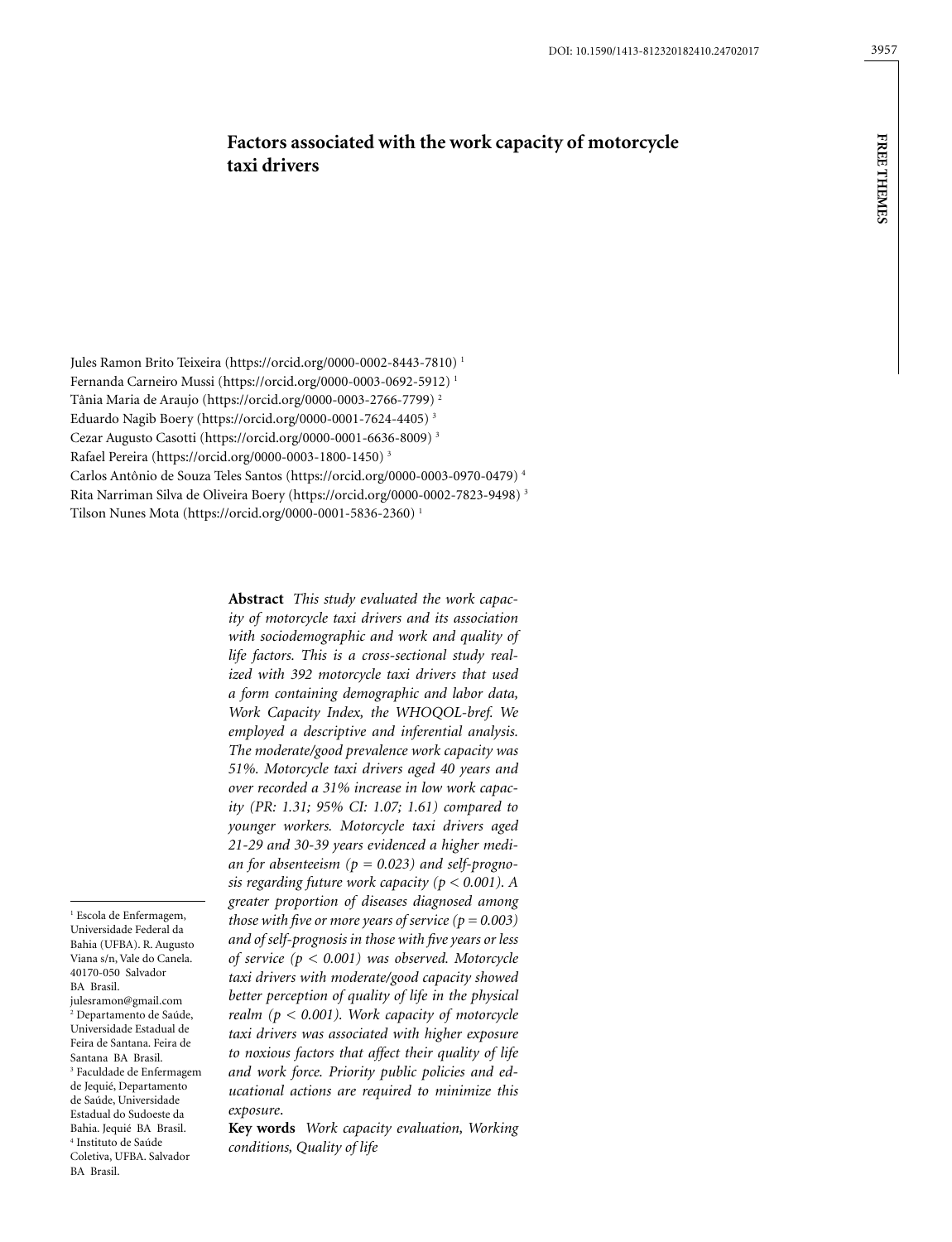# **Introduction**

Motorcycle taxi service is a new branch of urban passenger transport, generally available on an informal basis<sup>1</sup>. Motorcycle taxi drivers' work capacity can be influenced by diverse factors, including their working conditions, occupational diseases, direct or indirect work-related accidents, as well as worker's overall life conditions.

Work capacity refers to the worker's ability to perform tasks according to work demands, health status and physical and mental abilities<sup>2</sup>. It is an important indicator of sustained work force and worker's health conditions by identifying aspects for the maintenance of the work activity, such as harm to physical health conditions, psychosocial well-being, individual competence and working conditions/organization. Thus, maintaining the capacity and work force positively influences the determination of health, general well-being and job satisfaction, which may result in increased productivity, lower absenteeism and social costs resulting from disease care and withdrawal from work activities due to disabilities acquired as a result of the activity performed<sup>3</sup>.

Motorcycle taxi drivers are known to be exposed to diverse risks that may affect their work capacity, health potential and quality of life, since they often submit to extensive working hours, suffer time pressure and demand for productivity. They work outdoors and are exposed to high and low temperatures, winds and environmental pollution4-6. In addition, long working hours and poor working conditions can result in physical illness and discomfort, occupational stress, accidents, decreased work capacity and total or permanent withdrawal from activities<sup>4</sup>.

The profession is regulated in Brazil by means of Federal Law nº 12.009/2009, which assigns to motorcycle taxi drivers the competence of passenger transport7 , and by Resolution nº 410/2012 of the National Traffic Council, which makes it compulsory to hold specialized courses intended for these professionals<sup>8</sup>. In addition, because they are predominantly informal, these workers are not protected by the Consolidation of Labor Laws (CLT) in case of traffic accidents and sickness<sup>9</sup>. Therefore, some of them organize themselves in associations or unions to fight for individual and collective professional rights, as well as for the implementation of improvements in health and life conditions.

Moreover, since it is a recently regulated labor activity, invisibility of this professional category in the national and international scientific literature10 is clear. While some specificities of their work are described, work capacity and quality of life, as well as factors that can affect them are still little known.

It is relevant to investigate these gaps in view of the fact that motorcycle taxi drivers are part of an informal labor category, which requires a great deal of attention from collective health. The lack of work permit and access to labor and social security rights obtained through insertion in Social Security through the National Institute of Social Security (INSS) prevent these professionals from enjoying the protection of labor legislation and, if exposed to poor working conditions, illness and/or accidents, may have reduced work capacity and negative consequences on the quality of life.

In view of the above, this study aimed to evaluate the work capacity of motorcycle taxi drivers and their association with sociodemographic, labor and quality of life factors.

The identification of these results is extremely relevant for the proposed educational measures in health and for the definition of safety and health protection public policies for these professionals, which may contribute to reduced work-related morbimortality and the promotion of improved quality of life of motorcycle taxi drivers.

## **Methods**

This is a cross-sectional study carried out with motorcycle taxi drivers registered at the Jequié Motorcycle Taxi Drivers Association (AMOJE), Bahia, Brazil.

For the calculation of the minimum sample size of 340 participants, we considered the prevalence of good/excellent work capacity of 89% for workers under similar working conditions $11$ , error accuracy of 5%, confidence level of 95% power of 80% and 10% loss additional factor. A systematic random sample was established, where the selection of the participants was established by draw, considering a sampling interval of five. For the draw, a list of the professionals was established by alphabetical order, in Arabic numbers and with their respective addresses. Up to three search attempts were made for each participant and the motorcycle taxi driver before and after the sampling interval was considered as replacement criteria. When none of them were found after the attempts, a sample loss was characterized.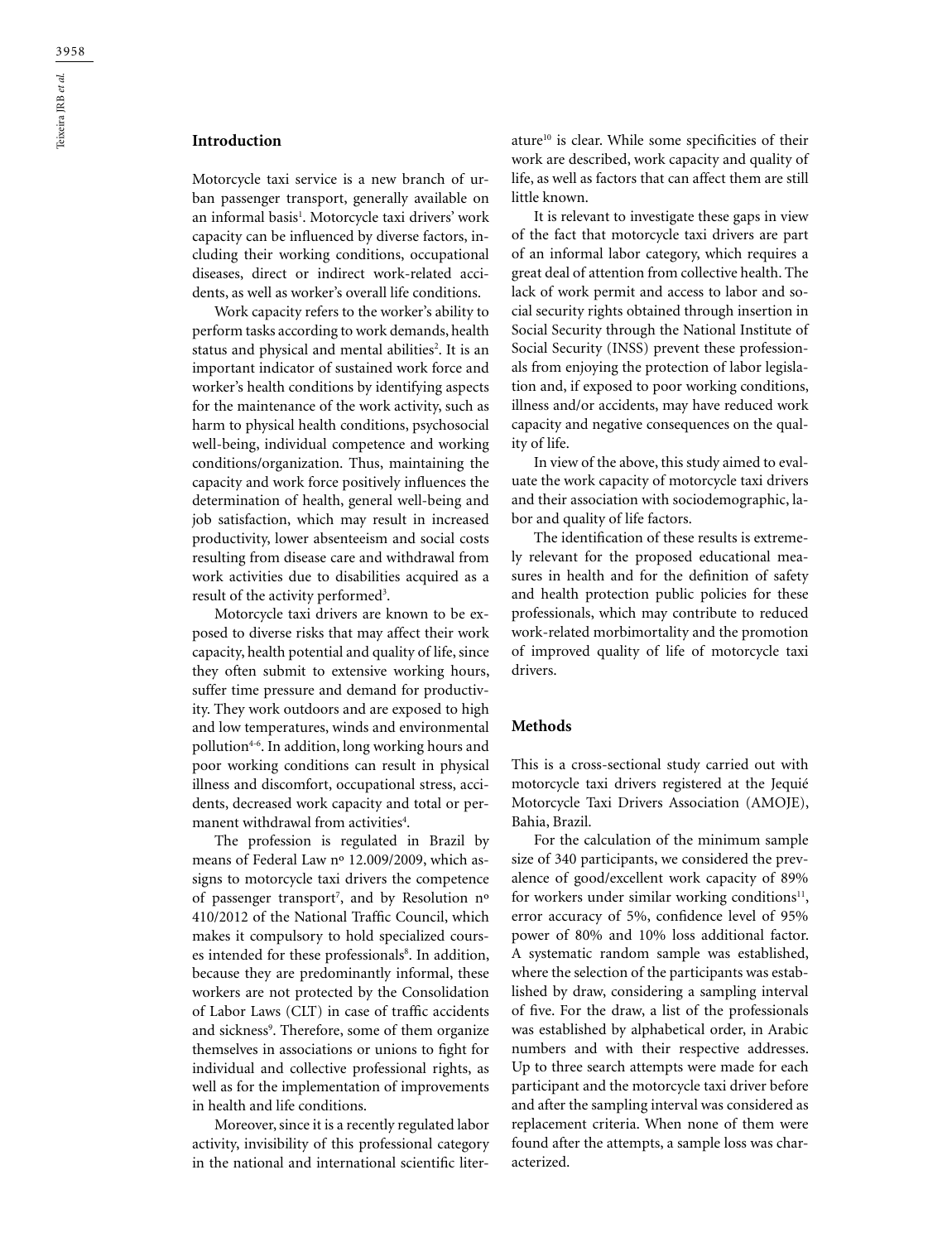Inclusion criteria were being registered at AMOJE, 21 years of age and over and working as a motorcycle taxi driver for at least one year. Those who were absent from this activity for more than one month in the 12 months prior to data collection were excluded.

The sample was completed in 400 participants, and 8 women were recruited. However, we decided to analyze only men in order to avoid gender bias, who made up the sample of this study with 392 participants.

Data were collected individually at motorcycle taxi points of service by 15 trained interviewers, using forms consisting of four thematic blocks: socio-demographic data (gender, age, marital status, education, self-reported ethnicity/skin color and income); work characteristics (other work/occupation, length of service as motorcycle taxi driver, Social Security contributions, number of weekly working days, number of daily shifts and work hours); work capacity; and quality of life. The ethnicity variable was categorized as black (black and brown) and non-black (white, yellow, and indigenous) $12$ .

Work capacity was evaluated by the translated version adapted to Brazilian Portuguese of the Work Capacity Index (WCI)<sup>2</sup>, which establishes a predictive measure of the physical and mental work requirements, of health status and workers' capacity to perform work activities. WCI's construct comprises seven realms (Chart  $1$ )<sup>2</sup>, as follows:

Overall WCI score was calculated by adding the score of the questions of each realm, ranging from 7 (worst index) to 49 (best index), and was classified as low (7-27), moderate (28-36), good (37-43) and excellent (44-49). Motorcycle taxi drivers with low WCI were the group with the highest exposure and those with moderate and good WCI (categorized with moderate/good work capacity) were considered as the least exposed and reference group in the analyses. Clustering was based on the fact that workers with moderate and good capacity are subjected to similar working conditions<sup>2</sup>.

Quality of life was assessed by the World Health Organization quality of life scale (WHO-QOL-bref), a tool validated by The World Health Organization Quality of Life Group (The WHO-QOL Group)13. It contains 26 facets, and the first one refers to the overall quality of life, the second to satisfaction with health and the other 24 are the physical, psychological, social relationships and environment realms. Each facet of the WHO-QOL-bref consists of five Likert response items whose scores range from 1 to 5, and questions 3, 4 and 26 have their scores adjusted inversely from 5 to 1. Scores were calculated according to the steps of data verification and cleaning, computation of the facets' means, measurement of the scores of each realm and conversion of scores to a  $0-100$  scale<sup>13</sup>.

We used the Statistical Package for the Social Sciences (SPSS), version 20.0. We resorted to descriptive and inferential statistics. In the bivariate analysis, we adopted Fisher's Exact and Pearson's Chi-Square tests and we estimated the prevalence, crude prevalence ratio (PR) and their respective confidence intervals (95% CI). Variables with a p-value  $\leq 0.20$  in the bivariate analysis were entered in the multiple analysis, which was performed using the robust Poisson Regression Model. This analysis adopted the backward procedure. To determine the best final model, different cutoff points were tested for the variables, and the one with the lowest Akaike Information Criterion (AIC) was selected.

We tested the normality of the WHO-QOL-bref results and the WCI realms by the Kolmogorov-Smirnov test. Mann-Whitney/Wilcoxon or Kruskal-Wallis tests were used to compare non-parametric data, and the Mann-Whitney test with Bonferroni correction was used when *post hoc* analysis was necessary. Statistical significance was set at 5%.

In compliance with Resolution of the National Health Council Nº 466, of December 12, 2012, the Research Ethics Committee of the State University of Southwest of Bahia approved the study.

### **Results**

Among the 392 motorcycle taxi drivers recruited, with regard to sociodemographic variables, there was a prevalence of males (392, 98.0%), age range 30-39 years (169; 42.2%), mean age was 33.4 years (SD 9.4; Min = 21 and Max = 65), married/common-law marriage (224; 56%), full elementary education (190; 47.5%) and self-referenced black ethnicity/skin color (221; 55.2%). Regarding monthly income, 174 (43.5%) reported receiving four or more minimum wages, an average of R\$ 2,380.25 (SD 649.6, Min = 1,000.00 and  $Max = 4,000.00$ ).

Regarding work characteristics, highlighted are motorcycle taxi drivers with no other work/ occupation (346; 86.5%), five or more years in the profession (254; 63.5%), non-taxpayers of Social Security (346; 86.5%), working 6-7 days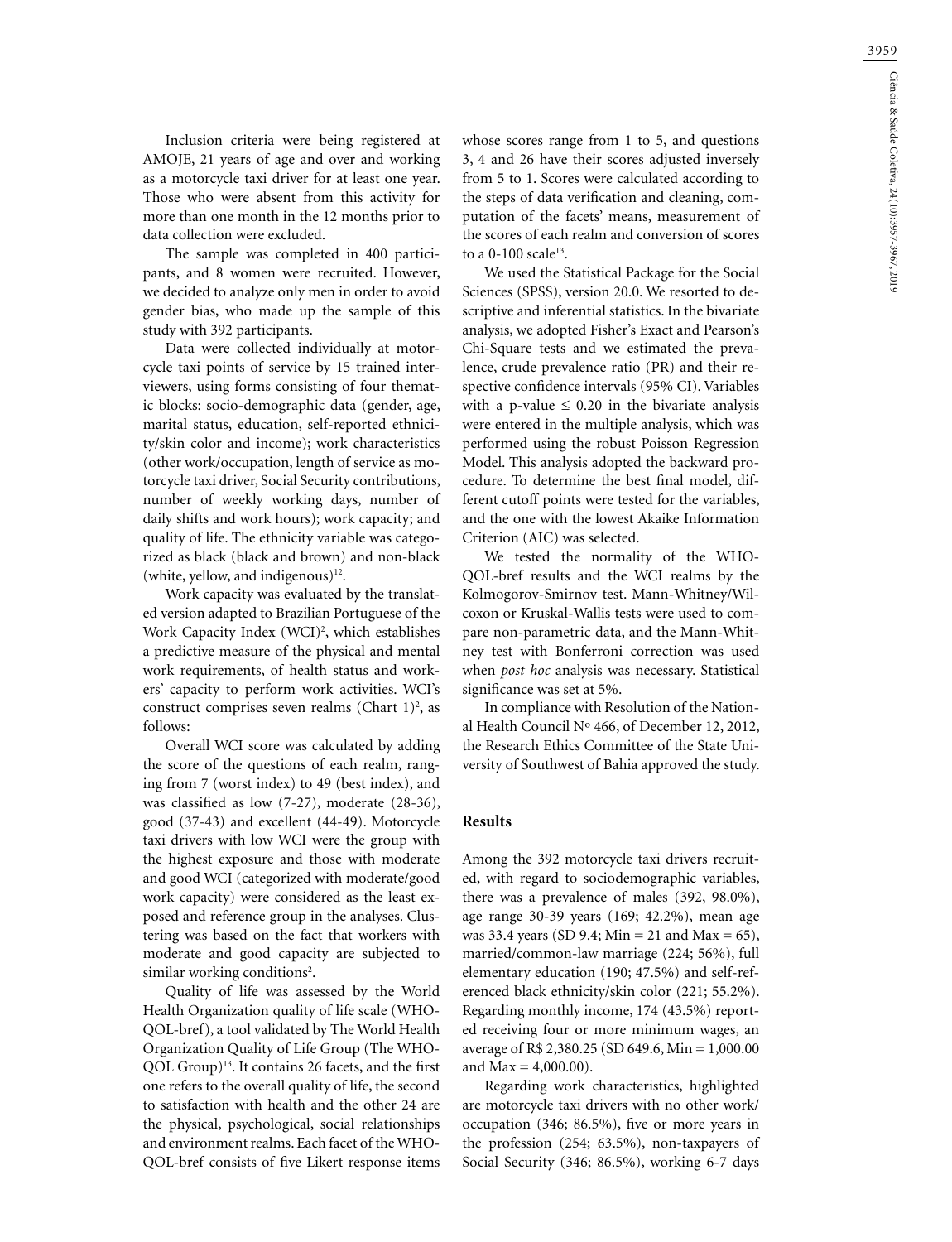| Realms                                  | Number of questions     | <b>Response scores</b>                |
|-----------------------------------------|-------------------------|---------------------------------------|
| Current work capacity, compared to the  | -1                      | $0 - 10$                              |
| best lifetime stage                     |                         | (value assigned in the questionnaire) |
| Work physical and mental requirements   | 2                       | $2 - 10$                              |
|                                         |                         | (points weighted according to the     |
|                                         |                         | nature of the work)                   |
| Current diseases diagnosed by a         | 1                       | $1 - 7$                               |
| physician                               | (list with 56 diseases) | $5$ diseases = 1 point                |
|                                         |                         | 4 diseases $= 2$ points               |
|                                         |                         | $3$ diseases = $3$ points             |
|                                         |                         | 2 diseases $=$ 4 points               |
|                                         |                         | 1 disease $=$ 5 points                |
|                                         |                         | No diseases $= 7$ points              |
| Estimated work capacity loss due to     | 1                       | $1 - 6$                               |
| diseases                                |                         | (value assigned in the questionnaire; |
|                                         |                         | worse value chosen)                   |
| Absenteeism due to diseases             | 1                       | $1 - 5$                               |
|                                         |                         | (value assigned in the questionnaire) |
| Self-prognosis about working capacity 2 | -1                      | 1, 4 or 7                             |
| years from now                          |                         | (value assigned in the questionnaire) |
| Mental resources                        | 3                       | $1 - 4$                               |
|                                         |                         | Sum $0-3 = 1$ point                   |
|                                         |                         | Sum $4-6 = 2$ points                  |
|                                         |                         | Sum $7-9 = 3$ points                  |
|                                         |                         | Sum $10-12 = 4$ points                |
| Overall WCI score                       |                         | 7-49 points                           |

**Chart 1.** Distribution of the realms of the Work Capacity Index according to the number of questions and their scores<sup>2</sup>.

a week (335; 83.8%), a daily workload of 8 or more hours (344; 86%), with a mean of 11.7 daily worked hours (SD 2.6; Min = 6 and Max = 16). Most worked two or more daily shifts (313; 78.2%).

As for work capacity, 196 (49.0%) motorcycle taxi drivers were categorized with low capacity, 195 (48.8%) with moderate capacity and 9 (2.2%) with good capacity, identifying 204 (51%) with moderate/good capacity. No motorcycle taxi driver with excellent WCI was identified.

Only male motorcycle taxi drivers  $(N = 392)$ were studied to verify the associations, showing a low work capacity prevalence (49.0%).

In the bivariate analysis, no statistically significant association was found between low work capacity and marital status, schooling, self-declared ethnicity/skin color, monthly income, motorcycle taxi driver length of service, number of days worked per week and number of daily shifts. There was a higher prevalence of low work capacity in motorcycle taxi drivers in the 40 years or older age group ( $p = 0.014$ ) and who worked eight hours or less per day ( $p = 0.029$ ) (Table 1).

The results obtained by the robust Poisson Regression Model showed that the most advanced age group, 40 years old or older had an association with low work capacity, that is, older motorcycle taxi drivers showed a 31% increase in low work capacity (PR: 1.31; 95% CI 1.07; 1.61). Although no statistically significant association was found between low work capacity and marital status, black ethnicity/skin color and daily work hours, married motorcycle taxi drivers showed an increasing trend of low work capacity (PR: 0.86, CI 95%: 0.70; 1.04), as well as blacks (PR: 1.17, 95% CI: 0.93; 1.48) and those who worked eight hours or more per day (PR: 1.07, 95% CI: 0.80; 1.43) (Table 2). When testing different cutoff points for age, we found that those in the 50 years and over age group evidenced a 61% increase in low work capacity, with a statis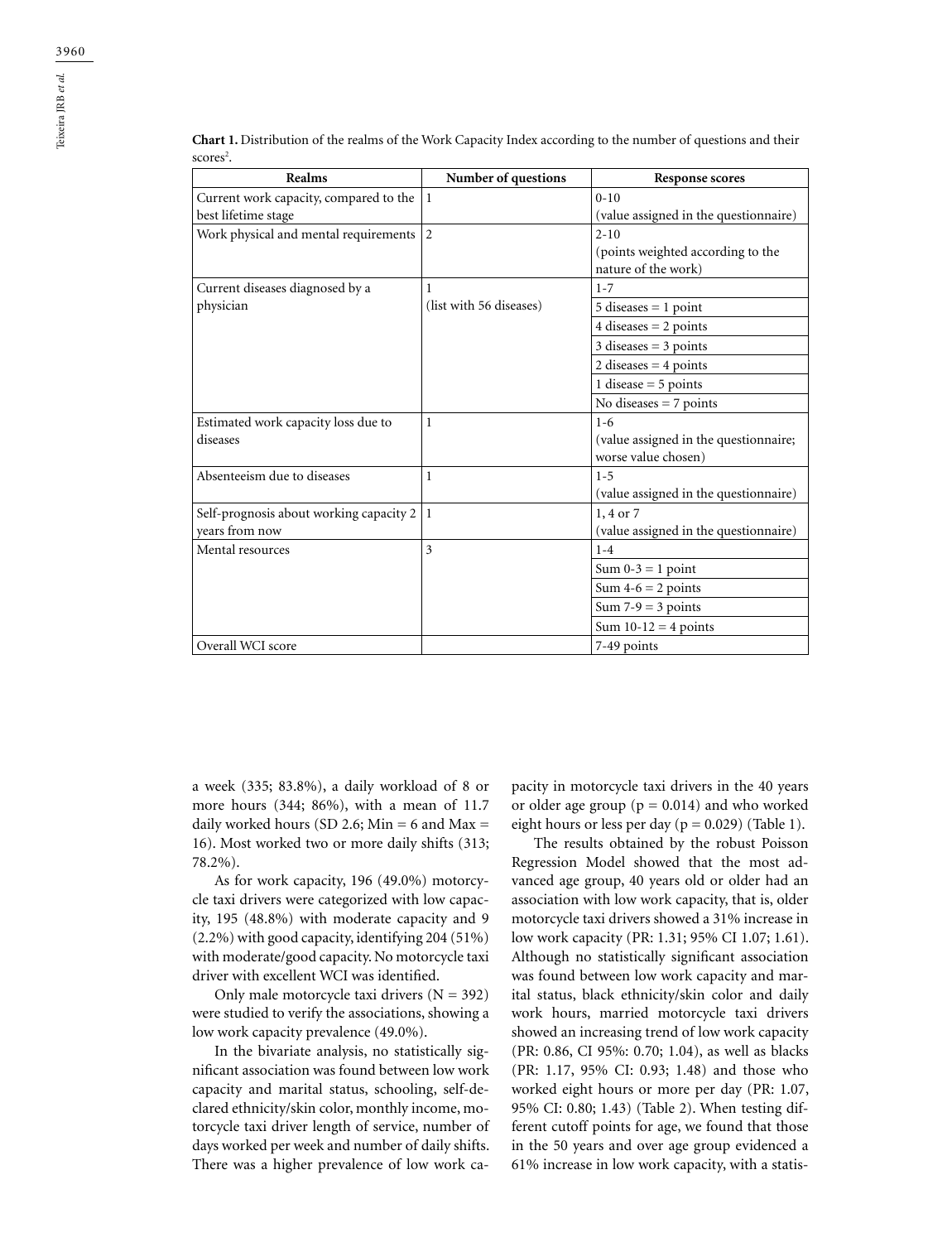tically significant association (PR: 1.61, 95% CI: 1.01; 2.57; AIC 666.0287).

The Kolmogorov-Smirnov test revealed no normality for the WHOQOL-bref realms: physical (1.815;  $p = 0.003$ ), psychological (1.998;  $p =$ 0.001), social relationships  $(4.123; p < 0.001)$  and the environment (1.904;  $p = 0.001$ ). The same was observed for WCI realms: current work capacity (3.585;  $p < 0.001$ ), physical and mental requirements (4.476; p < 0.001), diagnosed diseases (4.841; p < 0.001), work incapacity (6.809; p < 0.001), absenteeism (5.765; p < 0.001), self-prognosis (7.105;  $p < 0.001$ ) and mental resources  $(6.286; p < 0.001)$ .

Evaluation of the medians of the different WCI realms according to the age group (Table 3) showed no statistically significant association between age group and current work capacity, physical and mental requirements, diagnosed diseases, work incapacity and mental resources. However, there was an association between age group and absenteeism and self-prognosis. In the post-hoc analysis, we found that motorcycle taxi drivers in younger age groups, namely, 30-39 years of age differed significantly from the other groups regarding illness-related absenteeism (p  $= 0.023$ ). The same was observed for self-prognosis, since motorcycle taxi drivers in the 21-29 years age group had higher capacity to perform the same task from here to the future  $(p < 0.001)$ in relation to the others in more advanced age groups.

Regarding the WCI realms according to length of service in years (Table 3), there was no statistically significant association with the realms of current work capacity, physical and mental requirements, work incapacity, absenteeism and mental resources. Motorcycle taxi drivers with a length of service equal to or greater than five years had a higher proportion in the realm of diagnosed diseases ( $p = 0.003$ ) and those with a length of service of less than five years had a higher median for self-prognosis ( $p < 0.001$ ).

Regarding quality of life, the physical realm obtained a median of 42.9 (Min = 14.3 and Max = 75.0), the psychological realm, a median of 41.7 (Min = 16.7 and Max = 70.8), the median social relationships, a median of 66.7 (Min = 16.7 and  $Max = 91.7$  and the realm environment, a median of 28.1 (Min = 9.4 and Max =  $53.1$ ).

The medians obtained for the realms of quality of life according to the motorcycle taxi drivers' work capacity (Table 4) showed that the group with moderate/good capacity had better perceived quality of life in the physical realm com-

pared to the one with low capacity ( $p < 0.001$ ). There was no statistical significant difference between the medians of the other realms of QoL according to the work capacity.

#### **Discussion**

The sample consisted predominantly of young black, married adults with low schooling. These findings confirm the results of national and international studies4,9,14,15 and it should be noted that the predominance of this ethnicity/skin color may be associated with the performance of the research in a region strongly marked by African descent origin<sup>16</sup>.

In this study, the most expressive percentage of motorcycle taxi drivers was in the 30-39 years age group and with a moderate/good work capacity. However, the bivariate analysis evidenced a higher prevalence of low work capacity (60.0%) among those aged 40 years and over. Despite being adults in productive working age, these data reveal the aging tendency of the work force of these professionals.

Work capacity has also decreased in productive age, determining the need to adopt measures to improve physical conditioning and other health conditions, as well as to reduce work's physical and psychosocial requirements<sup>2,10</sup>. Age affects work capacity, as its progress curbs the work force and increases the probability of becoming ill, reducing the capacity to respond to overwork and to establish changes in living habits to improve health and work conditions<sup>17</sup>. This finding was also observed in this study, since low capacity had a higher prevalence among middle-aged adult motorcycle taxi drivers, especially among those aged 50 years and over (61%).

In addition, moderate/good capacity was observed especially among the youngest, aged 21- 29 years (55.5%), and it is known that age is an individual predictive factor of work capacity $18,19$ , since young adult workers tend to have better health and physical-functional capacity conditions than older adults.

Poor working conditions, long work hours and overwork, together with a longer time of exposure to the activity can generate work stress and neurophysiological diseases, affect mental efficiency and motivation for work $20$  and, consequently, result in declining work capacity. Thus, preventive interventions must be implemented in order to promote the maintenance of work capacity and occupational health of motorcycle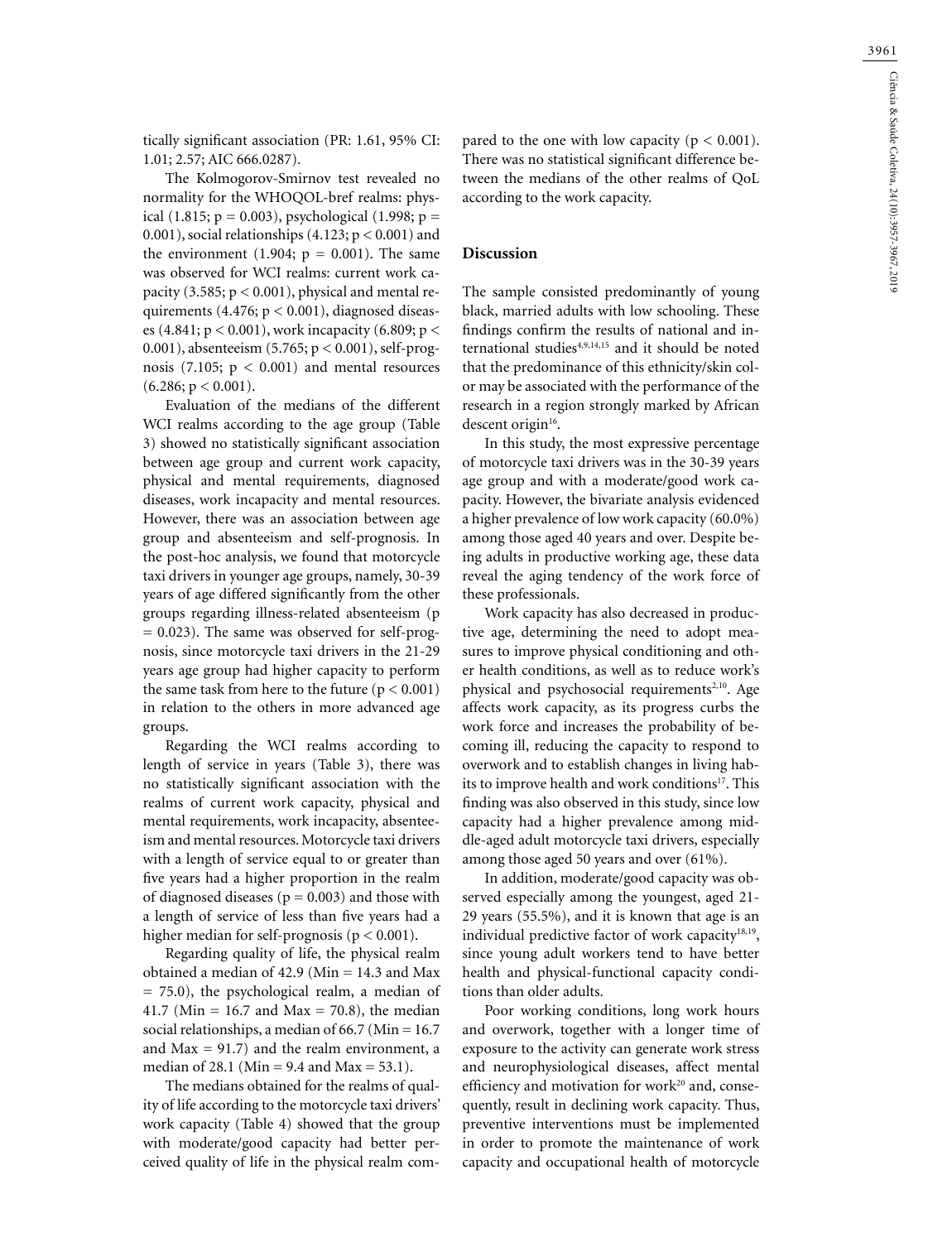| <b>Variables</b>                            | $\mathbf{n}(\%)$ | Prevalence | p-value <sup>*</sup> | PR   | CI 95%         |
|---------------------------------------------|------------------|------------|----------------------|------|----------------|
| Sociodemographic characteristics            |                  |            |                      |      |                |
| Age group (in years)                        |                  |            |                      |      |                |
| $21-39(297)$                                | 135 (34.4)       | 45.5       | 0.014                | 1.00 |                |
| 40 years and over (95)                      | 57(14.5)         | 60.0       |                      | 1.32 | $0.97 - 1.80$  |
| Marital status                              |                  |            |                      |      |                |
| Without a partner (174)                     | 93(23.7)         | 53.5       | 0.114                | 1.00 |                |
| With a partner (218)                        | 99(25.3)         | 45.4       |                      | 0.53 | $0.64 - 1.23$  |
| Schooling                                   |                  |            |                      |      |                |
| Illiterate/Primary School (201)             | 104(26.5)        | 51.7       | 0.262                | 0.89 | $0.67 - 1.18$  |
| Secondary School/Higher Education (191)     | 88 (22.4)        | 46.1       |                      | 1.00 |                |
| Self-declared ethnicity/skin color          |                  |            |                      |      |                |
| Non-black (121)                             | 53(13.5)         | 43.8       | 0.171                | 1.00 |                |
| <b>Black</b> (271)                          | 139(35.5)        | 51.3       |                      | 1.35 | $0.88 - 2.08$  |
| Monthly Net Income**                        |                  |            |                      |      |                |
| $\leq$ 4 minimum wages (110)                | 53(13.5)         | 48.2       | 0.844                | 1.00 |                |
| $>$ 4 minimum wages (282)                   | 139(35.5)        | 49.3       |                      | 0.48 | $0.74 - 1.40$  |
| Work characteristics                        |                  |            |                      |      |                |
| Work time as motorcycle taxi driver (years) |                  |            |                      |      |                |
| < 5(142)                                    | 66 (16.8)        | 46.5       | 0.455                | 1.00 |                |
| $\geq 5(250)$                               | 126(32.1)        | 50.4       |                      | 1.08 | $0.81 - 1.46$  |
| Weekly work days                            |                  |            |                      |      |                |
| $\leq 5(64)$                                | 29(7.4)          | 45.3       | 0.521                | 1.00 |                |
| $6-7(328)$                                  | 163(41.6)        | 49.7       |                      | 1.10 | $0.73 - 1.63$  |
| Daily working hours                         |                  |            |                      |      |                |
| $\leq 8(56)$                                | 35(8.9)          | 62.5       | 0.029                | 1.00 |                |
| > 8(336)                                    | 157(40.1)        | 46.7       |                      | 1.11 | $0.635 - 1.95$ |
| Daily work shifts                           |                  |            |                      |      |                |
| 1(87)                                       | 48 (12.2)        | 55.2       | 0.190                | 1.00 |                |
| $\geq$ 2 (305)                              | 144 (36.7)       | 47.2       |                      | 0.86 | $0.62 - 1.20$  |

**Table 1.** Distribution of low capacity for work according to the sociodemographic and labor characteristics of motorcycle taxi drivers.

PR: Prevalence ratio; CI 95%: Confidence Interval of 95%. \* P-value obtained by Fisher's exact test or Chi-Square test. \*\* Minimum wage at the time of data collection: R\$ 678.00.

taxi drivers since joining the profession, in order to avoid complications resulting from work capacity impairment.

The multivariate analysis evidenced the association between only the most advanced age and low work capacity, even if the motorcycle taxi driver is still in productive working age. This result evidences the need for effective interventions by the worker's health and safety bodies, especially the nursing and medical staff, with the purpose of minimizing the behavior that can be modified that are determining sickness and decreased work capacity.

Motorcycle taxi drivers in the 21-29 years and 30-39 years age groups had higher medians of absenteeism due to disease. Absenteeism is characterized by the worker's absence in the work activities and may be due to the process of (psychosocial and biophysiological) physical wear/illness arising from the working conditions, which culminate in the worker's withdrawal from work commitments to recover physically and/or psychically<sup>21</sup>.

Younger workers tend to overestimate their ability to work because they rely on their vitality to meet the work's physical and psychosocial requirements<sup>22</sup>. However, greater exposure to noxious factors resulting from active and very demanding work requires high control to deal with time pressure and productivity, high concentration in motorcycle driving, constant interruption of tasks and the need to wait for the next client, apart from urban violence and, especially, traffic, which can result in illness, decreased work capac-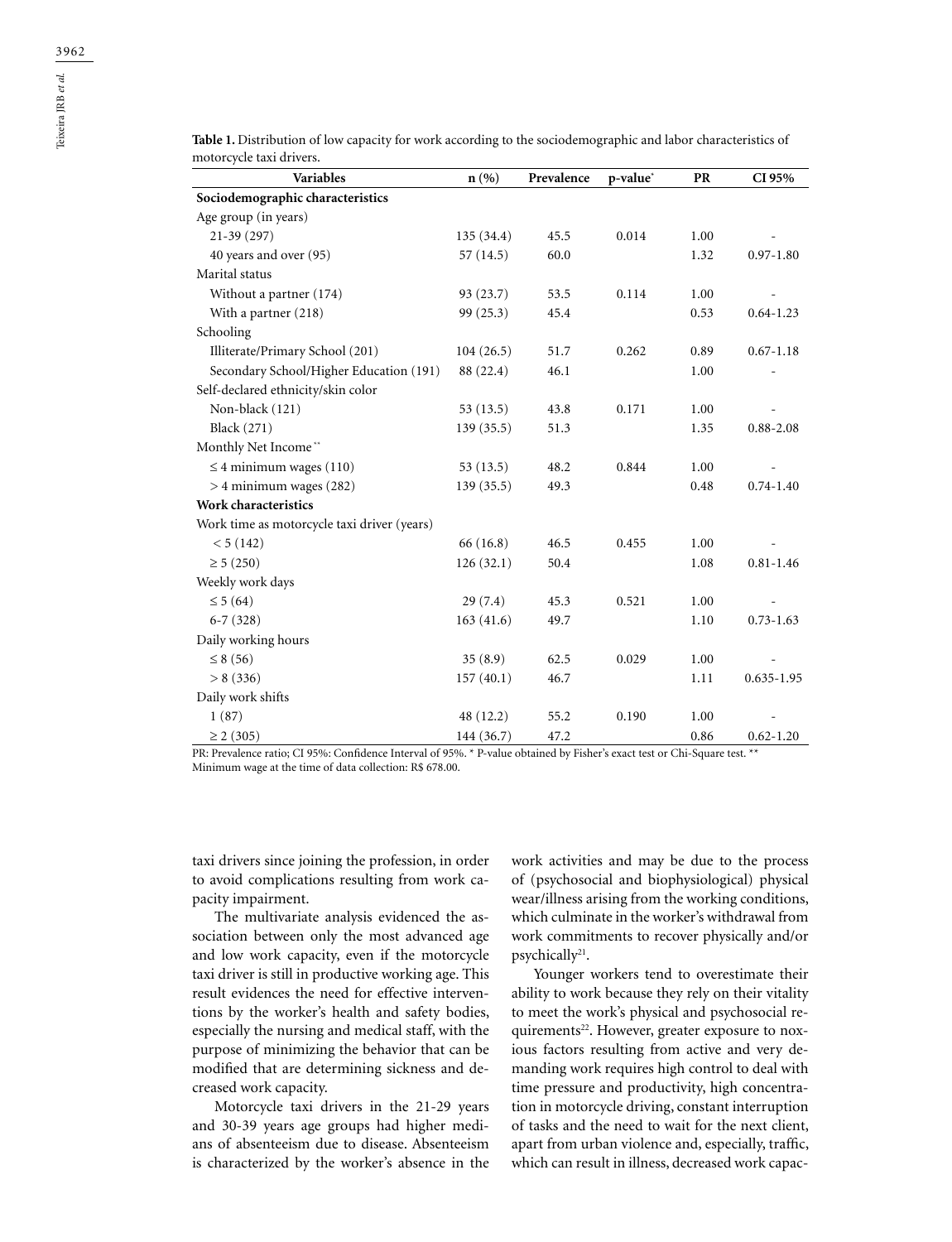| Table 2. Association between predictive variables and |  |
|-------------------------------------------------------|--|
| the low work capacity of motorcycle taxi drivers.     |  |

| Variables                    | PR       | CI 95%        |
|------------------------------|----------|---------------|
| Sociodemographic             |          |               |
| characteristics              |          |               |
| Age group (in years)         |          |               |
| $21-39(297)$                 | 1.00     |               |
| 40 years and over (95)       | 1.31     | $1.07 - 1.61$ |
| Marital status               |          |               |
| Without a partner (174)      | 1.00     |               |
| With a partner (218)         | 0.86     | $0.70 - 1.04$ |
| Self-declared ethnicity/skin |          |               |
| color                        |          |               |
| Non-black (121)              | 1.00     |               |
| Black (271)                  | 1.17     | $0.93 - 1.48$ |
| Work characteristics         |          |               |
| Daily working hours          |          |               |
| $\leq 8(56)$                 | 1.00     |               |
| >8(336)                      | 1.07     | $0.80 - 1.43$ |
|                              | AIC      |               |
|                              | 662.7902 |               |

PR: Prevalence ratio; CI 95%: Confidence Interval of 95%; Robust model; \*p-value < 0.05. AIC: Akaike Information Criterion.

ity and absenteeism, even among young drivers, as observed in this study.

Contrary to the expected effect of harmful workday's exposure on work capacity, the adjustment of the final model found an upward trend of low capacity among those who worked eight hours or more per day, although bivariate analysis had identified this expected effect among those who worked eight hours or less per day. This relationship between the duration of the workday and lower work capacity must be better investigated and the analysis of specificities of the work of motorcycle taxi drivers can assist in the understanding of these apparently unexpected results<sup>10</sup>.

Studies have shown that population groups of workers who are subjected to non-standardized shifts, long working hours, workers with low socioeconomic status and unfavorable occupational psychosocial characteristics are more susceptible to work-related illness<sup>23,24</sup>, as in the case of motorcycle taxi drivers<sup>10</sup>.

Health problems, such as stress, muscle fatigue, musculoskeletal complaints and injuries resulting from accidents are constantly related to the work of motorcycle taxi drivers<sup>4</sup> and can greatly affect work capacity. Thus, traffic and work-related managers and bodies, as well as

motorcycle drivers themselves must be sensitized about the risks to which these professionals are exposed and must aim to promote, protect, maintain and help recover the health of these workers.

Even with absenteeism observed among the youngest, motorcycle taxi drivers in the 21-29 years and 30-39 years age groups showed greater willingness regarding self-prognosis as to the capacity to perform the same work in the future. This finding corroborates the results of an investigation carried out with industrial workers<sup>25</sup>, which showed better indices of work capacity, better physical availability and optimist perception of younger workers to continue performing the same task in the future.

Although there were no significant differences between medians obtained for diagnosed diseases and age group, it is known that younger workers have more preserved physiological functions, such as physical strength, respiratory capacity, hormonal and mental functions that act as predictive factors for the maintenance of the functional capacity required to achieve the most demanding physical requirements<sup>26-29</sup>. In addition, these workers, especially men show greater safety in the work environment and greater optimism about work capacity, showing a lower risk of suffering non-fatal work accidents<sup>30</sup>.

Regarding WCI stratification by length of service, we found that motorcycle taxi drivers with a time equal to or greater than five years had more diagnosed diseases. Longer exposure to work-related risk factors may result in mental illness and musculoskeletal disorders, which may have a negative influence on work capacity because of their potential impact on workers' current or future health $31$ . Drivers with a length of service of less than five years showed greater aptitude to continue working in this activity in the future. It is inferred that this perception may be associated to shorter exposure to the harmful factors mentioned above.

The results of this study showed that work capacity of motorcycle taxi drivers was significantly related to the perception of these workers vis-à-vis their quality of life. This finding ratifies the results of another study<sup>25</sup>, which showed that individual perception of work capacity is associated with work-related factors and can also be related to the perception of quality of life within and outside the work environment.

Corroborating with a study that analyzed the association between work capacity and quality of life25, the physical realm of quality of life was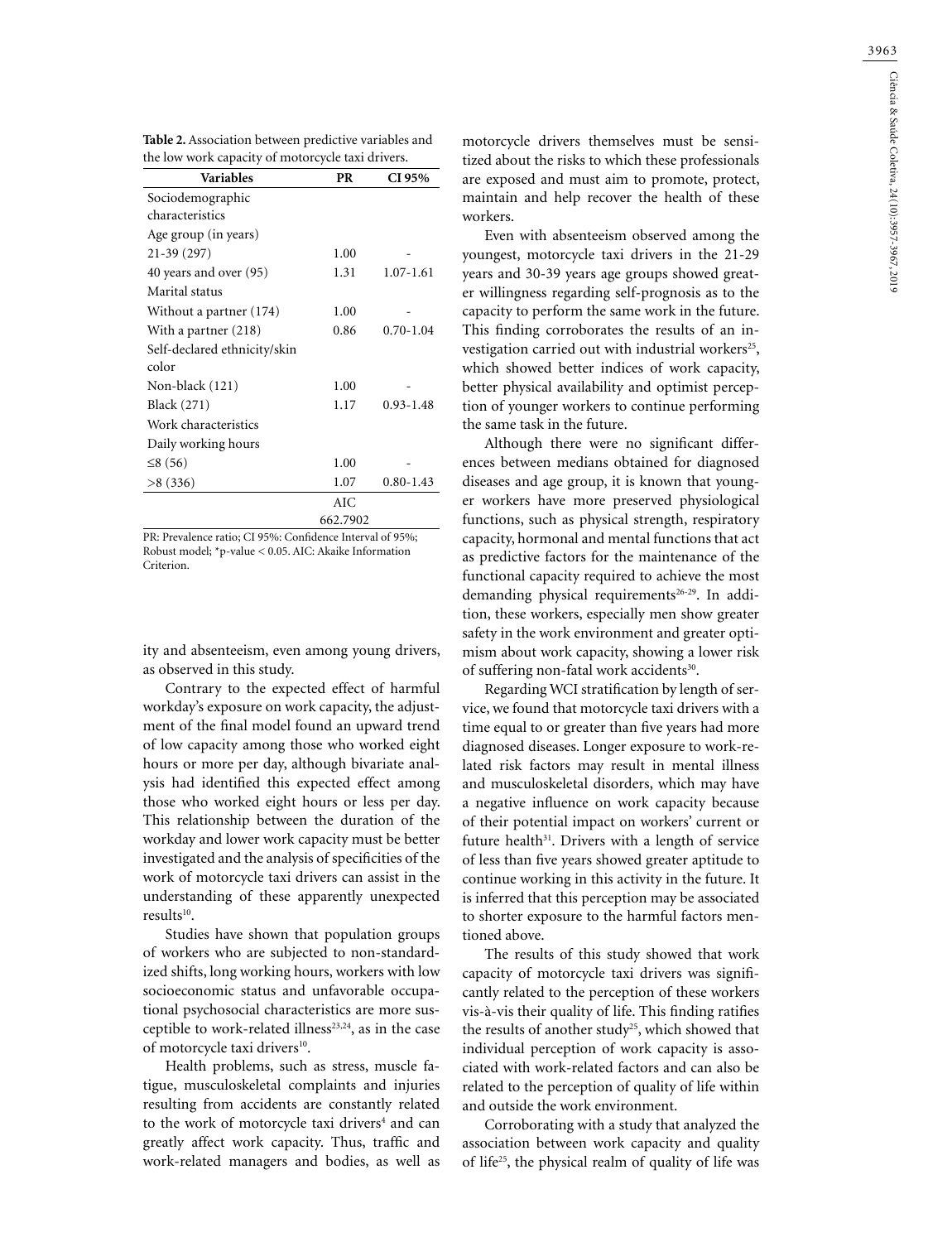| WCI realms          | <b>Age Group</b>       | Median           | P-value* | Time (years) | Median | P-value** |
|---------------------|------------------------|------------------|----------|--------------|--------|-----------|
| Current work        | $21 - 29$              | 5.0              | 0.209    | $< 5\,$      | 5.0    | 0.063     |
| capacity            | $30 - 39$              | 6.0              |          | $\geq 5$     | 5.6    |           |
|                     | $40 - 49$              | 6.0              |          |              |        |           |
|                     | $\geq 50$              | 5.0              |          |              |        |           |
| Physical and mental | $21 - 29$              | 5.0              | 0.076    | < 5          | 5.0    | 0.102     |
| requirements        | $30 - 39$              | 5.0              |          | $\geq 5$     | 5.0    |           |
|                     | $40 - 49$              | 6.0              |          |              |        |           |
|                     | $\geq 50$              | 5.0              |          |              |        |           |
| Diagnosed diseases  | $21 - 29$              | 5.0              | 0.080    | < 5          | 5.0    | 0.003     |
|                     | $30 - 39$              | 5.0              |          | $\geq 5$     | 5.6    |           |
|                     | $40 - 49$              | 5.0              |          |              |        |           |
|                     | $\geq 50$              | 5.0              |          |              |        |           |
| Work incapacity     | $21 - 29$              | 1.0              | 0.114    | < 5          | 1.0    | 0.247     |
|                     | $30 - 39$              | 1.0              |          | $\geq 5$     | 1.0    |           |
|                     | 40-49                  | 1.0              |          |              |        |           |
|                     | $\geq 50$              | 1.0              |          |              |        |           |
| Absenteeism         | $21 - 29$              | 2.0              | 0.023    | < 5          | 2.0    | 0.235     |
|                     | $30 - 39$ <sup>a</sup> | $2.2^{\rm a}$    |          | $\geq 5$     | 1.0    |           |
|                     | $40 - 49$              | 1.0              |          |              |        |           |
|                     | $\geq 50$              | $1.0\,$          |          |              |        |           |
| Self-prognosis      | $21 - 29$ <sup>a</sup> | 7.0 <sup>a</sup> | < 0.001  | < 5          | 7.0    | < 0.001   |
|                     | $30 - 39$              | 4.0              |          | $\geq 5$     | 4.0    |           |
|                     | $40 - 49$              | 4.0              |          |              |        |           |
|                     | $\geq 50$              | 4.0              |          |              |        |           |
| Mental resources    | $21-29$                | 3.0              | 0.819    | $<$ 5        | 3.0    | 0.087     |
|                     | $30 - 39$              | 3.0              |          | $\geq 5$     | 3.0    |           |
|                     | $40 - 49$              | 3.0              |          |              |        |           |
|                     | $\geq 50$              | 3.0              |          |              |        |           |

**Table 3.** Distribution of WCI realms scores according to age range and working time of motorcycle taxi drivers.

WCI: Work Capacity Index. \* P-value obtained by the Kruskal-Wallis test; \*\* P-value obtained by the Mann-Whitney/Wilcoxon test; a Significantly different from the other age groups by Bonferroni post hoc test ( $p < 0.05$ ).

| Table 4. Median of the quality of life of the WHOQOL-bref realms according to the WCI of motorcycle taxi |
|----------------------------------------------------------------------------------------------------------|
| drivers.                                                                                                 |

| WHOOOL-bref realms   | WCI                    | Median | P-value*    |
|----------------------|------------------------|--------|-------------|
| Physical realm       | Low capacity           | 39.3   | ${}< 0.001$ |
|                      | Moderate/good capacity | 42.9   |             |
| Psychological realm  | Low capacity           | 41.8   | 0.247       |
|                      | Moderate/good capacity | 41.8   |             |
| Social relationships | Low capacity           | 66.8   | 0.454       |
|                      | Moderate/good capacity | 66.8   |             |
| Environment          | Low capacity           | 28.1   | 0.754       |
|                      | Moderate/good capacity | 28.1   |             |

WHOQOL-bref: World Health Organization Quality of Life-Bref Questionnaire; WCI: Work Capacity Index. \* P-value obtained by the Mann-Whitney/Wilcoxon test.

the one most strongly related to WCI, suggesting that a better perception of work capacity may be related to a better physical capacity in the context of motorcycle taxi drivers.

The physical realm of quality of life is evaluated through questions related to pain and discomfort, energy and fatigue, dependence on medication or treatments, mobility, sleep and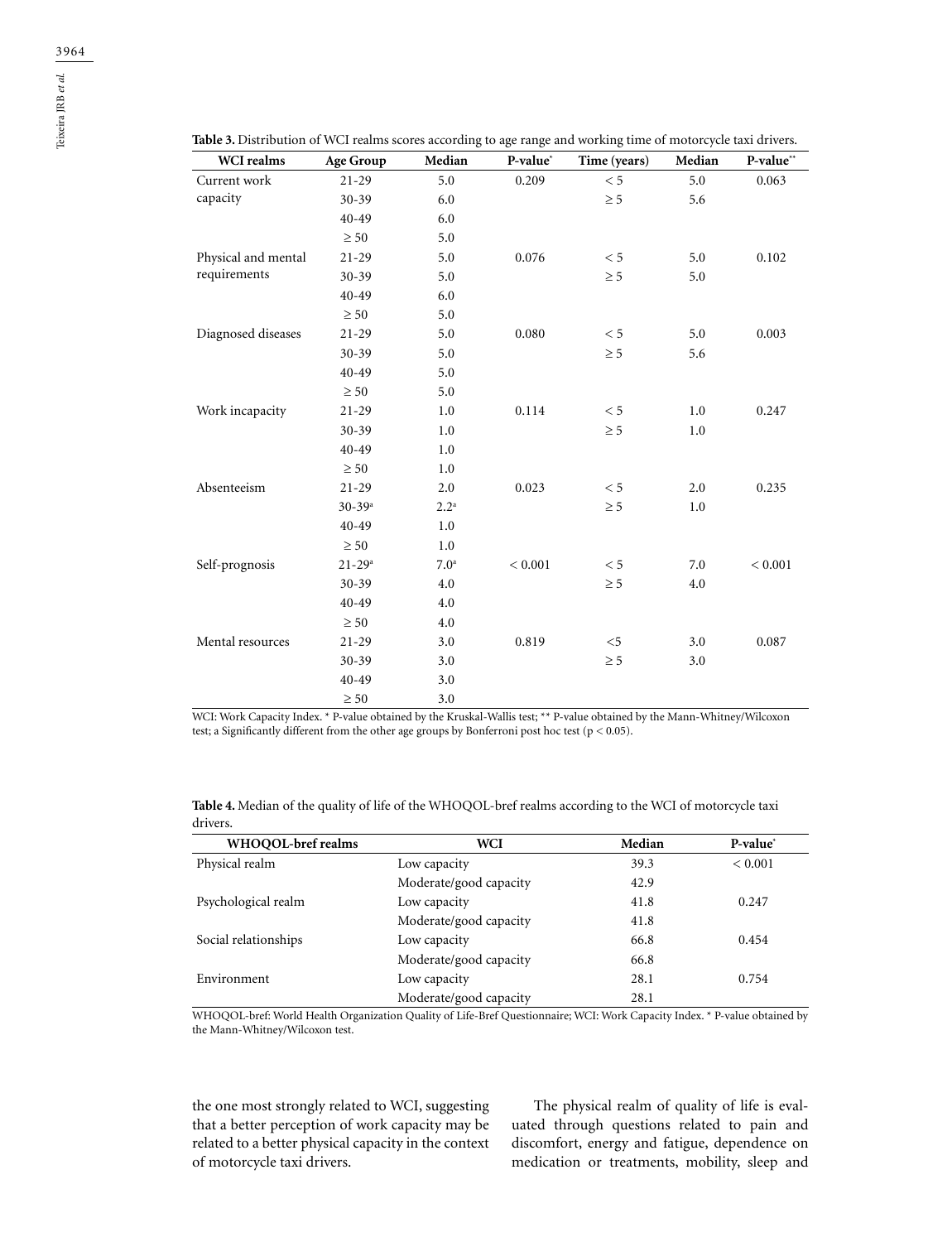rest, daily life activities and work capacity<sup>13</sup>. Thus, considering the working conditions of motorcycle drivers, the lowest physical wear from their workday seems to influence the maintenance of their work capacity.

Motorcycle taxi drivers are often submitted to poor working conditions<sup>14</sup>, whose work involves intense rhythms and overwork, urban violence, stress, tiredness, physical wear and emotional distress, sleep disorders, fatigue, irritability, sedentary lifestyle, exposure to pollution, among others problems. The lowest exposure to these factors may contribute to the promotion and maintenance of work capacity, relating to a better perceived quality of life in the physical realm.

The results of this study can help health professionals in the planning and implementation of educational actions with motorcycle taxi drivers, so that they have a better understanding of the risks that negatively affect their work capacity, quality of life and work force. In addition, they can sensitize managers, professionals involved in normatization and traffic control bodies and worker's health care, so as to be more committed to the health promotion of this group of workers and to include them in public health policies.

The study had limitations regarding the adopted epidemiological design. Cross-sectional studies are influenced by the effect of healthy workers, since they evaluate a specific and current moment of health, that is, they only evaluate healthy workers, excluding those who are separated by more serious diseases or disabilities. In addition, they are restricted to the identification of associations, preventing the direction of causal relations and analysis of temporality between predictive variables and outcome.

## **Conclusions**

Moderate/good work capacity was predominant among motorcycle taxi drivers. Low capacity prevailed among those aged 40 years and older, especially those aged 50 years and older. In the relationships between WCI realms and age group, the youngest professionals had higher medians of absenteeism and self-prognosis of capacity to work in the future as motorcycle taxi drivers. There was a higher proportion of diseases diagnosed for those with a longer length of service and a higher proportion of self-prognosis to continue working as motorcycle taxi drivers in the future for those with lower length of service. Motorcycle taxi drivers with moderate/good work capacity had better perception of quality of life in the physical realm.

Work capacity of motorcycle taxi drivers is associated with the exposure of these workers to noxious factors that affect the quality of life in the physical realm and lead to lower work force. Thus, it is urgent to prioritize public policies and implement educational actions aimed at minimizing this exposure.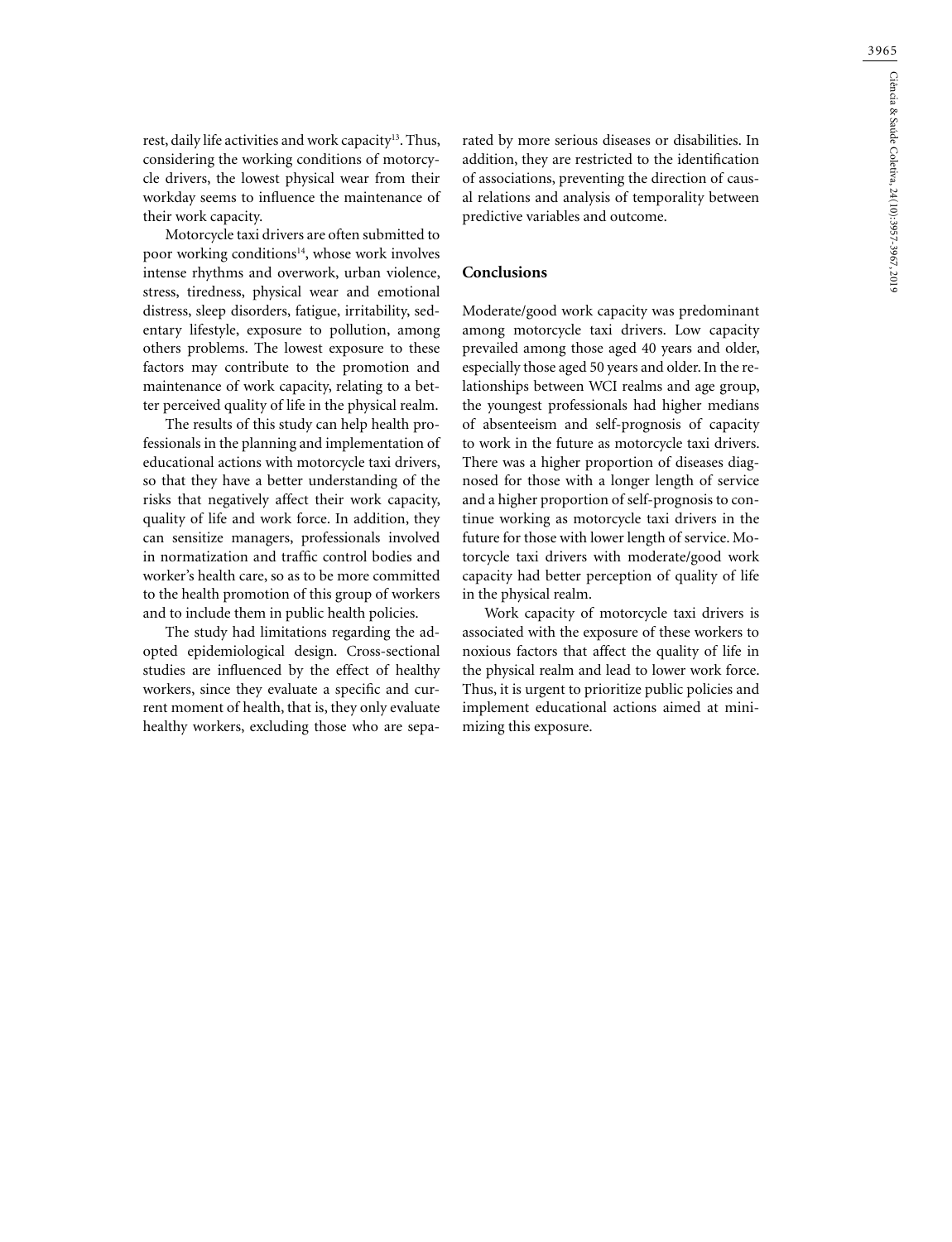# **Collaborations**

JRB Teixeira was responsible for the study design and design, data collection, data analysis and interpretation, article writing, relevant critical review of the intellectual content, and approval of the final version of the manuscript. FC Mussi, TM Araujo, EN Boery, CA Casotti, RNSO Boery, R Pereira and TN Mota collaborated with the relevant critical review of the intellectual content, writing of the article and approval of the final version of the manuscript. CAST Santos collaborated with the relevant critical review of the intellectual content, statistical analysis and approval of the final version of the manuscript.

#### **References**

- 1. Teixeira JRB, Santos NA, Sales ZN, Moreira RM, Boery RNSO, Boery EN, Santos RA, Mota TN. Utilização dos equipamentos de proteção individual por mototaxistas: percepção dos fatores de risco e associados. *Cad Saude Publica* 2014; 30(4):885-890.
- 2. Tuomi K, Ilmarinen J, Jahkola A, Katajarinne L, Tulkki A. *Índice de capacidade para o trabalho.* São Carlos: EDUFSCAR; 2010.
- 3. Martinez MC, Latorre MRDO, Fischer FM. Capacidade para o trabalho: revisão de literatura. *Cien Saude Colet* 2010; 15(Supl. 1):1553-1561.
- 4. Amorim CR, Araújo EM, Araújo TM, Oliveira NF. Occupational accidents among mototaxi drivers. *Rev Bras Epidemiol* 2012; 15(1):25-37.
- 5. Silva LA, Robazzi MLCC, Terra FS. Relation between workplace accidents and the levels of carboxyhemoglobin in motorcycle taxi drivers. *Rev Latino-Am Enfermagem* 2013; 21(5):1119-1126.
- 6. Silva LA, Maia LG, Almeida LMW, Dalri RCMB, Segura -Muñoz S, Rocha FLR, Mendes AMOC, Robazzi MLCC. Exposição ao monóxido de carbono: carboxihemoglobina e sintomas relatados por trabalhadores mototaxistas. *Journal Health NPEPS* 2017; 2(1):218-229.
- 7. Brasil. Lei nº 12.009, de 29 de julho de 2009*.* Regulamenta o exercício das atividades dos profissionais em transporte de passageiros, "mototaxista", em entrega de mercadorias e em serviço comunitário de rua, e "motoboy", com o uso de motocicleta. *Diário Oficial da União* 2009; 30 jul.
- 8. Conselho Nacional de Trânsito. Resolução nº 410, de 2 de agosto de 2012*.* Regulamenta os cursos especializados obrigatórios destinados a profissionais em transporte de passageiros (mototaxista) e em entrega de mercadorias (motofretista) que exerçam atividades remuneradas na condução de motocicletas e motonetas. [acessado 2017 Set 15]. Disponível em: http://www. denatran.gov.br/download/Resolucoes/%28RESO-LU%C3%87%C3%83O%20N%C2%BA%20410,%20 DE%202%20DE%20AGOSTO%20DE%202012. rtf%29.pdf
- 9. Silva MB, Oliveira MB, Fontana RT. Atividade do mototaxista: riscos e fragilidades autorreferidos. *Rev Bras Enferm* 2011; 64(6):1048-1055.
- 10. Teixeira JRB, Boery EM, Casotti CA, Araújo TM, Pereira R, Ribeiro IJS, Rios MA, Amorim CR, Moreira RM, Boery RNSO, Sales ZN. Associação entre aspectos psicossociais do trabalho e qualidade de vida de mototaxistas. *Cad Saude Publica* 2015; 31(1):97-110.
- 11. Sampaio RF, Coelho CM, Barbosa FB, Mancini MC, Parreira VF. Work ability and stress in a bus transportation company in Belo Horizonte, Brazil. *Cien Saude Colet* 2009; 14(1):287-296.
- 12. Araújo EM, Costa MCN, Hogan VK, Mota ELA, Araújo TM, Oliveira NF. Race/skin color differentials in potential years of life lost due to external causes. *Rev Saude Publica* 2009; 43(3):405-412.
- 13. World Health Organization (WHO). Division of Mental Health and Prevention of Substance Abuse. Programme on Mental Health. *WHOQOL user manual.* Geneva: WHO; 1998.